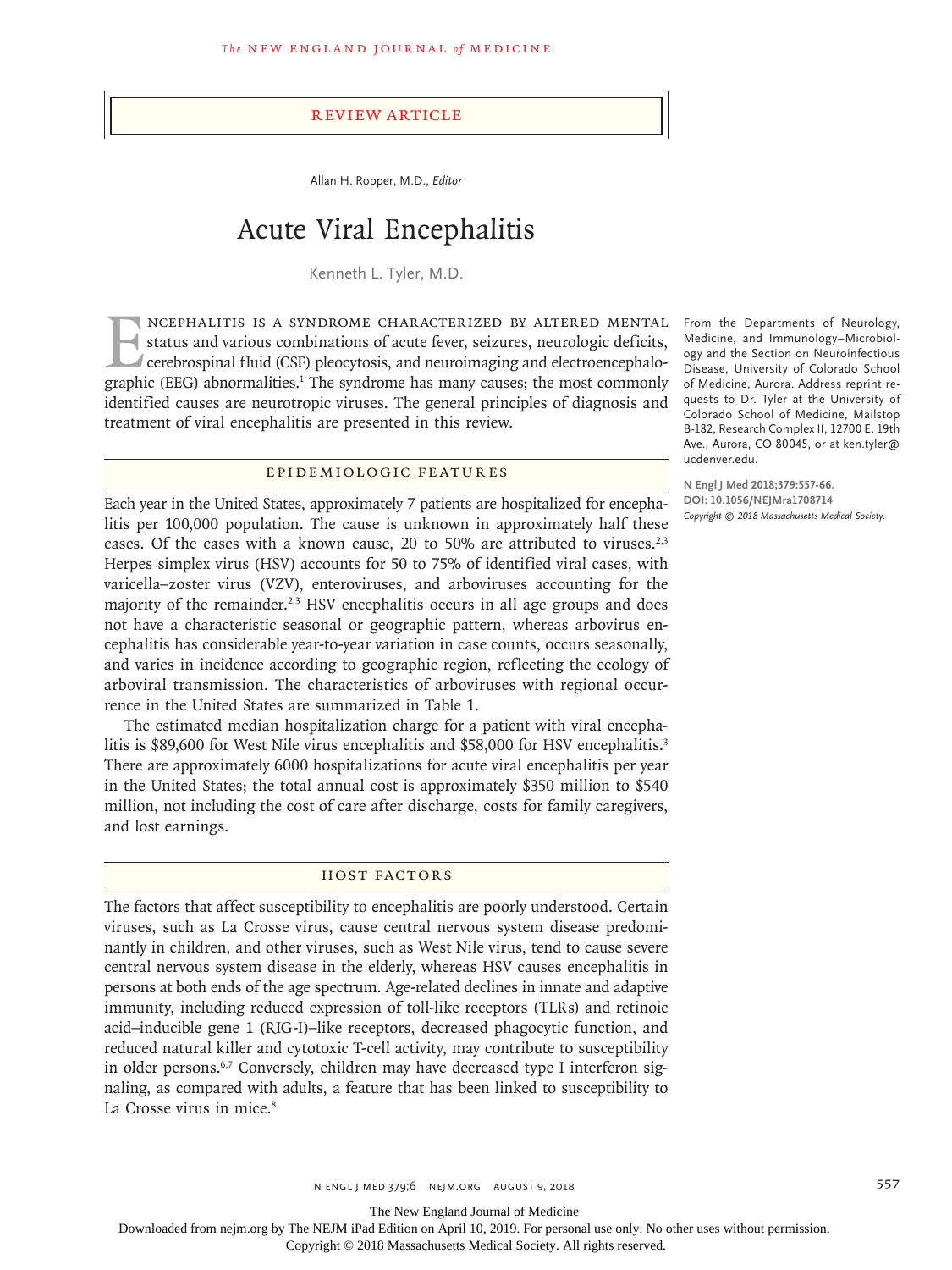| Table 1. Arboviruses That Cause Encephalitis in the United States.*       |                                            |                                        |                                         |                              |                       |                                                                                            |
|---------------------------------------------------------------------------|--------------------------------------------|----------------------------------------|-----------------------------------------|------------------------------|-----------------------|--------------------------------------------------------------------------------------------|
| Virus                                                                     | Region of the U.S.                         | Reservoir                              | Vector                                  | Susceptible Group            | Mortality             | Comments                                                                                   |
|                                                                           |                                            |                                        |                                         |                              | $\%$                  |                                                                                            |
| Alphaviruses                                                              |                                            |                                        |                                         |                              |                       |                                                                                            |
| Eastern equine encephalitis virus                                         | East and Gulf Coasts                       | Birds                                  | Culiseta melanura, aedes<br>species     | Children, elderly<br>persons | $50 - 70$             | Severe encephalitis                                                                        |
| Western equine encephalitis virus                                         | Midwest<br>West, I                         | Birds, jackrabbits                     | Culex tarsalis                          | Infants, elderly<br>persons  | $5 - 10$              | No cases in the U.S. since 1994                                                            |
| Venezuelan equine encephalitis<br>virus                                   | Florida, Texas, and Gulf<br>Coast          | Horses, birds, rodents                 | Culex species, aedes<br>species, others | Children, elderly<br>persons | $10 - 20$             | Encephalitis                                                                               |
| Flaviviruses                                                              |                                            |                                        |                                         |                              |                       |                                                                                            |
| West Nile virus                                                           | suoia<br>$\frac{1}{2}$                     | <b>Birds</b>                           | Culex species                           | Elderly persons              | $10 - 15$             | Encephalitis, meningitis, anterior<br>horn-cell paralysis                                  |
| St. Louis encephalitis virus                                              | suoia<br>All re                            | <b>Birds</b>                           | Culex species                           | Elderly persons              | $5 - 25$              | Encephalitis, meningitis, anterior<br>horn-cell paralysis                                  |
| Zika virus                                                                | Texas, Florida, Puerto<br>Rico             | Humans, nonhuman<br>primates           | Aedes species                           | Fetus                        |                       | syndrome; encephalitis is rare<br>Congenital Zika microcephaly<br>syndrome, Guillain-Barré |
| Powassan virus                                                            | Northeast                                  | Squirrels, mice, small<br>mammals      | Ixodes species                          |                              | $10 - 15$             | Encephalitis                                                                               |
| Dengue virus                                                              | Florida, Texas, Hawaii,<br>and Puerto Rico | Humans, nonhuman<br>primates           | Aedes aegypti,<br>A. albopictus         |                              | $\triangledown$       | Guillain-Barré syndrome; encepha-<br>litis is rare                                         |
| Bunyaviruses                                                              |                                            |                                        |                                         |                              |                       |                                                                                            |
| La Crosse virus                                                           | East and Midwest                           | Squirrels, chipmunks                   | A. albopictus, A. triseriatus           | Children                     | $\triangledown$       |                                                                                            |
| Jamestown Canyon virus                                                    | Various regions                            | White-tailed deer                      | Aedes species,<br>C. inornata           | Adults                       | $\bigtriangledown$    |                                                                                            |
| California encephalitis virus                                             | est<br>≶                                   | Rabbits, rodents                       | A. melanimon, A. dorsalis               | Children                     | $\bigtriangledown$    | Rare                                                                                       |
| Coltivirus                                                                |                                            |                                        |                                         |                              |                       |                                                                                            |
| Colorado tick fever virus                                                 | lest<br>≥                                  | Squirrels, chipmunks,<br>small mammals | Dermacentor andersoni                   |                              | $\vec{\triangledown}$ | Meningitis; encephalitis is rare                                                           |
| * Data are from Tunkel et al. <sup>4</sup> and Salimi et al. <sup>5</sup> |                                            |                                        |                                         |                              |                       |                                                                                            |

558 n engl j med 379;6 nejm.org August 9, 2018

The New England Journal of Medicine

Downloaded from nejm.org by The NEJM iPad Edition on April 10, 2019. For personal use only. No other uses without permission.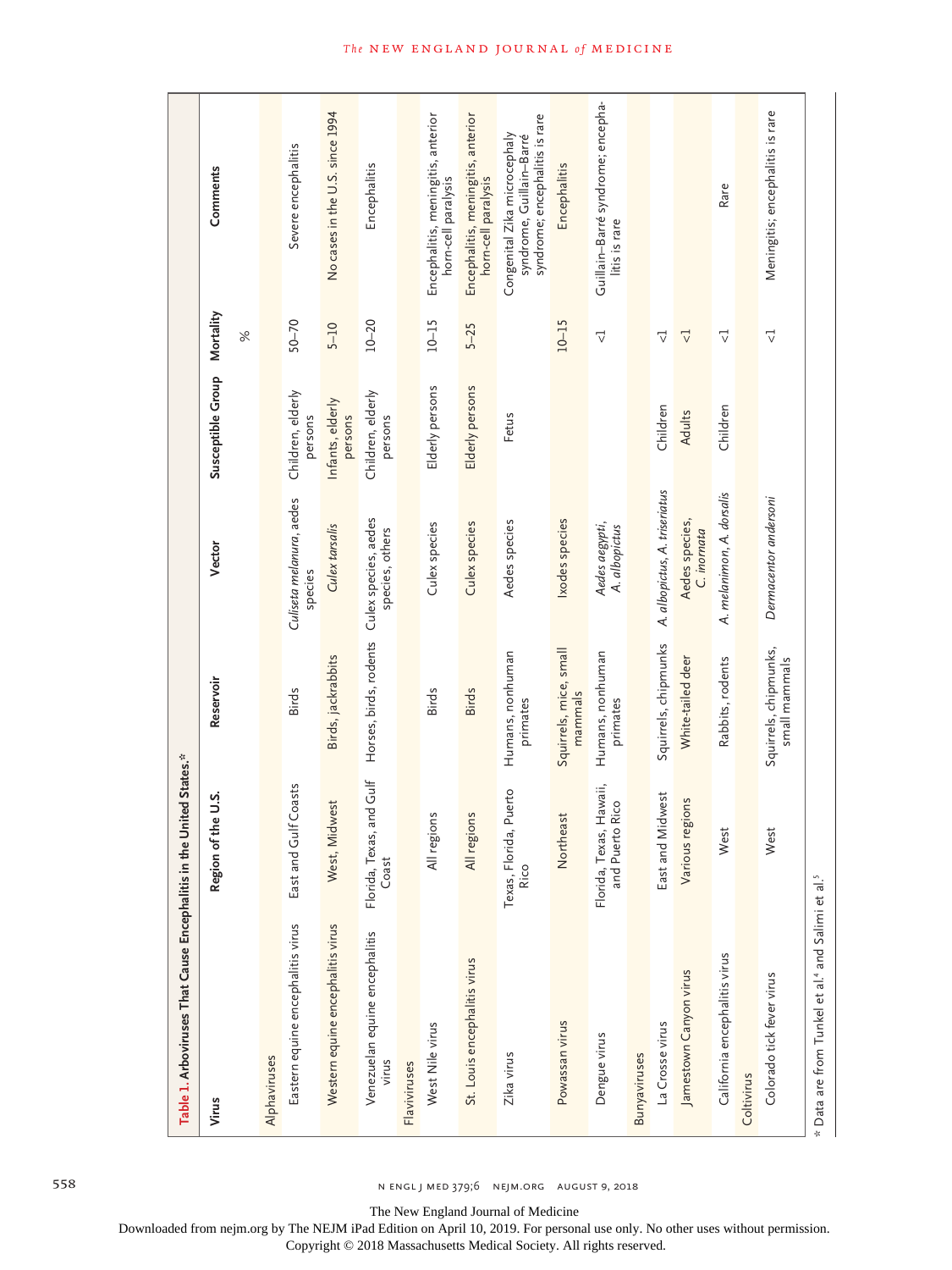Variations in HLA regions, potentially affecting the efficiency of adaptive immune responses, have been associated with susceptibility to infection with herpesviruses and arboviruses.<sup>7,9,10</sup> Other host genetic factors involved in susceptibility to neurotropic viruses have been proposed to be due to polymorphic sets of genes that influence both innate and adaptive immunity.11-13 For example, a loss-of-function deletion in chemokine receptor 5 impairs lymphocyte trafficking into the central nervous system, which results in enhanced susceptibility to both tickborne encephalitis virus<sup>14</sup> and West Nile virus.<sup>15</sup> Mutations or polymorphisms in genes encoding components of innate immune pathways — notably, TLR3 and interferon signaling — have been linked to encephalitis caused by HSV in children, VZV-associated encephalitis, the measles–subacute sclerosing panencephalitis complex, Japanese encephalitis virus, enterovirus 71, and influenza A virus–associated encephalopathy.16-18 Genomewide association studies have also linked polymorphisms in interferon signaling with an increased risk of initial infection and symptomatically severe West Nile virus encephalitis.17,19

# CLINICAL PROFILES OF VIRAL Encephalitides

The history taking in cases of encephalitis should include consideration of the season during which the patient became ill, geographic location, travel and exposure history, contact with animals, health of relatives, contact with sick persons, and known cases of encephalitis in the area. The clinician should inquire about the patient's occupation, hobbies, recreational activities, diet, sexual practices, drug use, and health status (vaccinations, medical conditions and medications, and possible immunosuppression due to human immunodeficiency virus [HIV], medications, or other factors). The physical and neurologic examinations may provide clues to potential causes and may guide testing. The presence of exanthem or enanthem is helpful in identifying some forms of viral encephalitis but does not have high specificity. Several systems that incorporate these features have been developed to aid in identifying the infecting agent in cases of encephalitis.1,4,20,21

Initial diagnostic efforts focus on distinguishing viral from autoimmune encephalitis and on differentiating HSV encephalitis from other viral causes. Early reports comparing HSV encephalitis and non-HSV encephalitis noted that they did not differ substantially with respect to clinical features but that HSV encephalitis was characterized by more pronounced CSF pleocytosis and more frequent focal abnormalities on EEG and neuroimaging.22

In a review of cases of adult encephalitis that were characterized by abnormalities in the temporal lobes on magnetic resonance imaging  $(MRI)$ ,<sup>23</sup> features favoring HSV over other causes included older age, acute clinical presentation (in 88% of patients with HSV encephalitis vs. 64% of patients with encephalitis from other causes), fever (80% vs. 49%), gastrointestinal symptoms (37% vs. 19%), and lower incidences of ataxia (18% vs. 33%) and rash (2% vs. 15%). Patients with HSV encephalitis were more likely than those with autoimmune encephalitis to be men (50% vs. 14%) and were less likely to have psychosis (5% vs. 20%) or rash (2% vs. 21%). Most neurologic symptoms, including impaired consciousness, confusion, aphasia, hallucinations, and movement disorders, did not differ among the various types of encephalitis. On MRI, findings of hemorrhage, enhancement, and restricted diffusion also did not differ across the types, although patients with non-HSV encephalitis more frequently had bilateral temporal lesions, as well as lesions outside the temporal lobe and the cingulate and insula areas.

Retrospective studies of patients with encephalitis have used clusters of clinical and MRI characteristics to construct "focal" and "generalized" disease profiles<sup>23-25</sup> (Table 2). Certain viruses tend to cause regional MRI abnormalities and can sometimes be suspected on the basis of these patterns (Fig. 1). Focal profiles comprise signs and symptoms attributable to specific brain regions, and generalized profiles involve diffuse cerebral dysfunction, including diffuse cerebral edema, generalized seizures, and psychosis. This approach can help prioritize diagnostic testing and evaluation for specific viruses or point to nonviral causes.

# Diagnostic Strategies

Routine virologic testing for acute encephalitis1,4,20,21 includes polymerase-chain-reaction (PCR) and reverse-transcriptase PCR (RT-PCR) assays of a CSF specimen. PCR is for detection of DNA

The New England Journal of Medicine

Downloaded from nejm.org by The NEJM iPad Edition on April 10, 2019. For personal use only. No other uses without permission.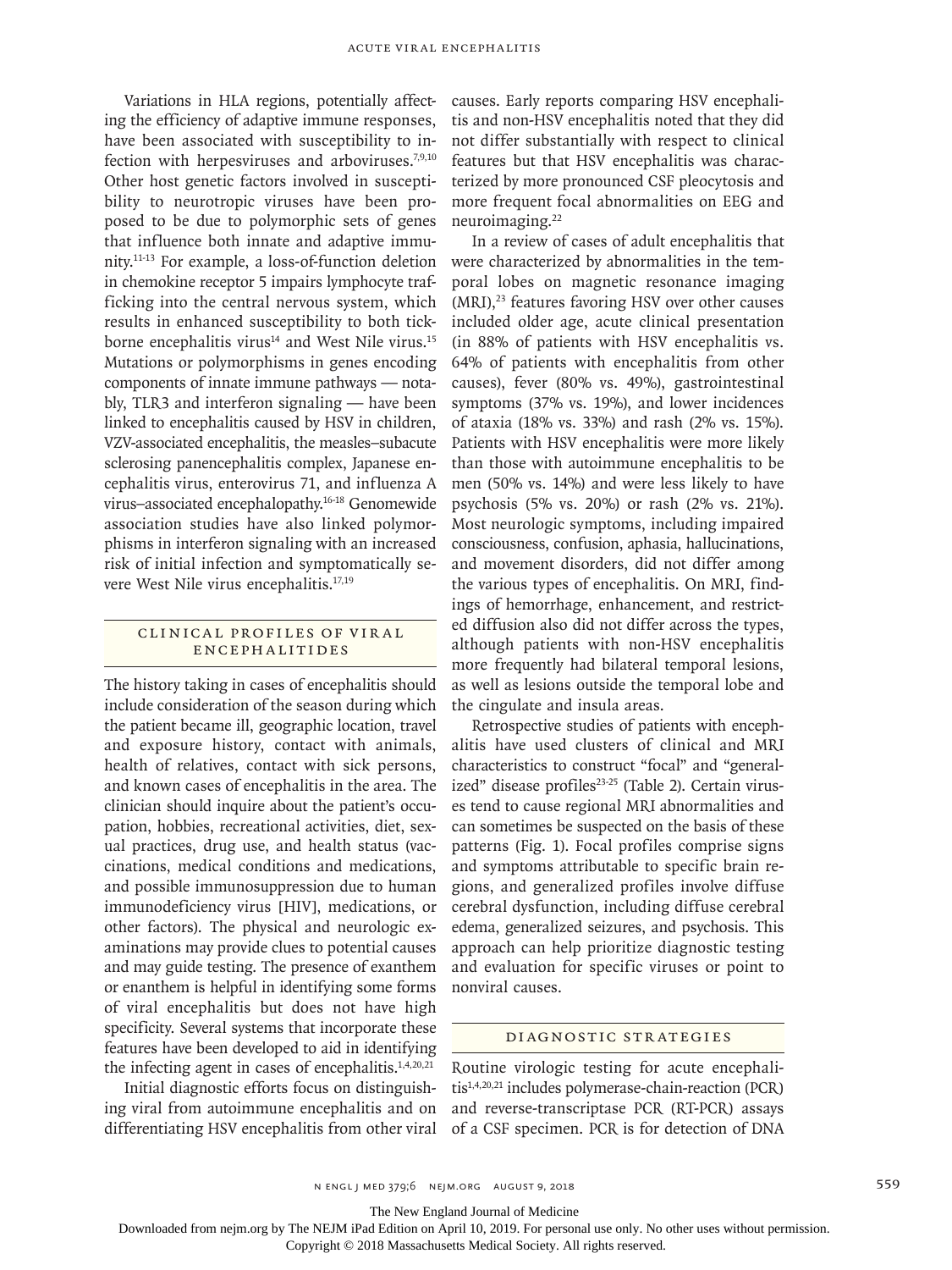|                                                                            | Selected Other Noninfectious<br>Causes |         |                                       | Tumor, vasculitis or other vascular<br>cause, autoimmune cause,<br>paraneoplastic syndrome | immune cause, vascular cause,<br>Paraneoplastic syndrome, auto-<br>neoplasm | Autoimmune cause, paraneoplas-<br>tic syndrome, neoplasm, meta-<br>bolic or toxic cause, vascular<br>cause | Sinus thrombosis                                |                                                   | MS, NMO, ADEM, CNS lymphoma                                                                         | Metabolic or toxic cause                               | Psychiatric cause, autoimmune<br>cause, SLE                       |                                                        | MS, vasculitis, autoimmune cause                        | Metabolic or toxic cause, epilepsy                      |                                                                                                                                                                                                                                                                                                                                                                                                                                                                                                                                                                                                                              |
|----------------------------------------------------------------------------|----------------------------------------|---------|---------------------------------------|--------------------------------------------------------------------------------------------|-----------------------------------------------------------------------------|------------------------------------------------------------------------------------------------------------|-------------------------------------------------|---------------------------------------------------|-----------------------------------------------------------------------------------------------------|--------------------------------------------------------|-------------------------------------------------------------------|--------------------------------------------------------|---------------------------------------------------------|---------------------------------------------------------|------------------------------------------------------------------------------------------------------------------------------------------------------------------------------------------------------------------------------------------------------------------------------------------------------------------------------------------------------------------------------------------------------------------------------------------------------------------------------------------------------------------------------------------------------------------------------------------------------------------------------|
|                                                                            | Possible Nonviral<br>Cause             |         |                                       | balamuthia, prion,<br>RMSF, syphilis,<br>fungal infection<br>TB, mycoplasma,               | Mycoplasma                                                                  | pneumoniae, myco-<br>plasma, prion<br>TB, Streptococcus                                                    | bacterial infection<br>TB, fungal infection,    |                                                   | Balamuthia mandril-<br>laris, bartonella,<br>mycoplasma                                             | Mycoplasma                                             | Bartonella, prion                                                 | Mycoplasma                                             | Mycoplasma                                              | mycoplasma<br>Bartonella,                               |                                                                                                                                                                                                                                                                                                                                                                                                                                                                                                                                                                                                                              |
|                                                                            | Possible Viral<br>Cause                |         |                                       | HSV, VZV, enterovirus, EBV,<br>HHV-6, influenza A or<br><b>B</b> virus                     | EBV, enterovirus, rotavirus,<br>adenovirus, HCV                             | WNV, enterovirus, HSV,<br>Respiratory viruses, EBV<br>VZV, HHV-6, SSPE                                     | Enterovirus, parainfluenza<br>virus, adenovirus |                                                   | influenza A virus, WNV,<br>SSPE, HMPV, rotavirus<br>HIV, EBV, VZV, HSV,<br>Enterovirus, adenovirus, | adenovirus, HSV, HHV-6<br>Enterovirus, EBV, rotavirus, | HCV, HSV, VZV, enterovirus,<br>rabies virus, influenza A<br>virus | enterovirus, HSV, HMPV<br>Influenza A or B virus, VZV, |                                                         | EBV, enterovirus, adenovirus,<br>influenza A or B virus | aattie et al. $^{25}$ Focal profiles comprise signs and symptoms attributable to specific brain regions, and generalized profiles involve diffuse                                                                                                                                                                                                                                                                                                                                                                                                                                                                            |
|                                                                            | Noninfectious<br>Cause                 |         |                                       | 4                                                                                          | $\mathbf{L}$                                                                | $\Box$                                                                                                     | 9                                               |                                                   | 6                                                                                                   | 3                                                      | $\overline{a}$                                                    | $\circ$                                                | 28                                                      | 4                                                       |                                                                                                                                                                                                                                                                                                                                                                                                                                                                                                                                                                                                                              |
|                                                                            | nfectious<br>Nonviral<br>Cause         | percent |                                       | $\overline{\phantom{0}}$                                                                   | $\overline{ }$                                                              | 6                                                                                                          | 50                                              |                                                   | 12                                                                                                  | $\overline{a}$                                         | 6                                                                 | $\Box$                                                 | $\overline{10}$                                         | 32                                                      |                                                                                                                                                                                                                                                                                                                                                                                                                                                                                                                                                                                                                              |
|                                                                            | Cause<br>Viral                         |         |                                       | 34                                                                                         | $\infty$                                                                    | $\overline{17}$                                                                                            | $\overline{16}$                                 |                                                   | $\overline{0}$                                                                                      | $\overline{15}$                                        | $\overline{16}$                                                   | 21                                                     | $\overline{ }$                                          | 28                                                      |                                                                                                                                                                                                                                                                                                                                                                                                                                                                                                                                                                                                                              |
|                                                                            | Unknown<br>Cause                       |         |                                       | 52                                                                                         | 72                                                                          | 99                                                                                                         | 25                                              |                                                   | 63                                                                                                  | 72                                                     | 59                                                                | 89                                                     | 55                                                      | 36                                                      |                                                                                                                                                                                                                                                                                                                                                                                                                                                                                                                                                                                                                              |
| Table 2. Focal and Generalized Profiles of Encephalitis and Their Causes.* | Profile                                |         | Focal (% of total focal<br>syndromes) | Temporal lobe (53%)                                                                        | Cerebellar (25%)                                                            | disorders due to thalamic or<br>basal ganglia lesions (13%)<br>Extrapyramidal or movement                  | Hydrocephalus (9%)                              | generalized syndromes)<br>Generalized (% of total | Multifocal white-matter lesions<br>(36%)                                                            | Intractable seizures (19%)                             | New-onset psychosis (15%)                                         | Diffuse cerebral edema (14%)                           | matory CNS disease (9%)<br>Recurrent or chronic inflam- | Seizures with rapid recovery (7%)                       | sclerosis, NMO neuromyelitis optica, RMSF Rocky Mountain spotted fever, SLE systemic lupus erythematosus, SSPE subacute sclerosing panencephalitis (measles), TB tuberculosis,<br>cerebral dysfunction, including diffuse cerebral edema, generalized seizures, and psychosis. ADEM denotes acute disseminated encephalomyelitis, CNS central nervous system, EBV<br>Epstein–Barr virus, HCV hepatitis C virus, HHV human herpesvirus, HSV herpes simplex virus, HIV human immunodeficiency virus, HMPV human metapneumovirus, MS multiple<br>* Data are from Chow et al., <sup>23</sup> Glaser et al., <sup>24</sup> and Be |

560 **n engl j med 379;6 NEJM.ORG AUGUST 9, 2018** 

The New England Journal of Medicine

Downloaded from nejm.org by The NEJM iPad Edition on April 10, 2019. For personal use only. No other uses without permission.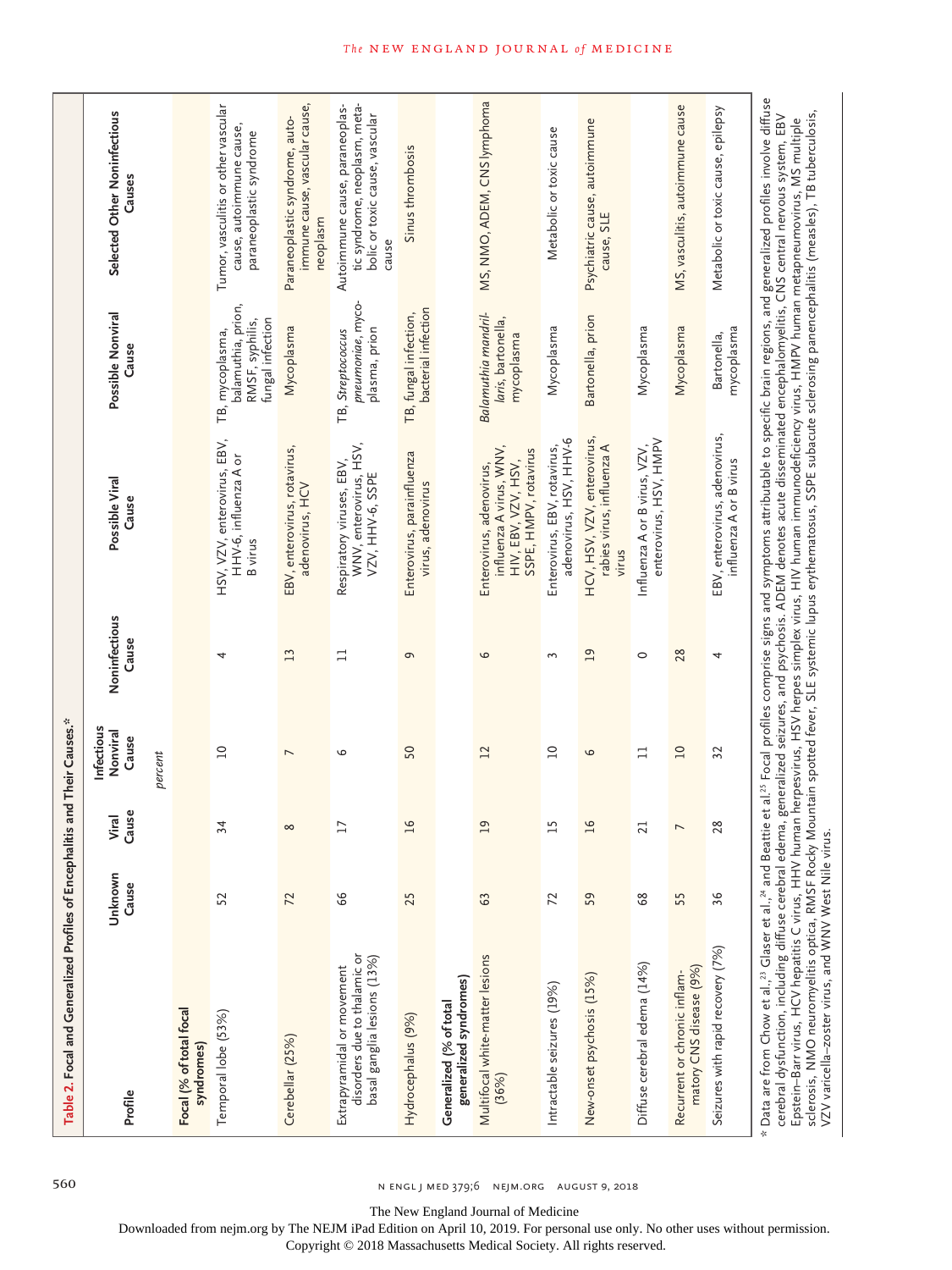viruses, and RT-PCR for detection of RNA viruses. Initial testing in immunocompetent hosts includes PCR and RT-PCR tests on CSF for HSV-1, HSV-2, VZV, enteroviruses, and in children younger than 3 years of age, human parechoviruses. If these initial tests (tier 1 tests) fail to establish a diagnosis, additional testing (tier 2 and 3 tests) can be undertaken (Table 3). Tier 2 tests often include CSF PCR tests for cytomegalovirus (CMV), human herpesviruses 6 and 7 (HHV-6 and HHV-7), Epstein–Barr virus (EBV), and HIV. These tier 2 tests are typically part of the initial evaluation in immunocompromised patients. Serologic tests, including tests of serum specimens obtained during the acute and convalescent phases of illness and CSF specimens, are also essential parts of the diagnostic evaluation for arboviruses, with the specific viruses tested for determined by factors such as geographic region, season, and exposure history. Serologic testing of CSF IgM may help diagnose encephalitis due to arboviruses, VZV, EBV, measles virus, mumps virus, rubella virus, rabies virus, or other causes. Viral PCR or RT-PCR of specimens from the throat and nasopharynx may help establish a diagnosis of adenoviral infection, influenza, or measles; testing of saliva may help diagnose mumps or rabies; and testing of stool specimens may help diagnose enteroviral infections. Diagnosis of rabies involves serologic testing of CSF and serum specimens, RT-PCR testing of CSF and salivary specimens, and electron-microscopic and immunohistochemical examination of a full-thickness, hair-follicle– containing skin-biopsy specimen from the back of the neck.

Most available viral diagnostic methods test for a single organism and are ordered individually from diagnostic laboratories. It is possible to perform a comprehensive analysis of a large panel of antiviral antibodies against all known human viruses, known as systemic viral epitope scanning, although this procedure is not yet commercially available.26 Simpler and less sophisticated multiplex diagnostic panels are entering clinical practice. For example, the Food and Drug Administration has approved a multiplex diagnostic panel that allows for rapid PCR-based detection of multiple pathogens associated with meningitis and encephalitis in CSF specimens, including seven viruses (HSV-1, HSV-2, VZV, enterovirus, CMV, HHV-6, and human parechovirus). Arboviruses are not included in the panel,



**Figure 1. MRI Patterns in Patients with Viral Encephalitis.**

Axial T<sub>2</sub>-weighted, fluid-attenuated inversion recovery (FLAIR) images show increased signal in the thalami and lentiform nuclei in a patient with West Nile virus encephalitis (Panel A), a left frontal operculum infarct in a patient with varicella zoster virus vasculitis and preexisting periventricular whitematter changes (Panel B), increased signal in the right temporal lobe in a patient with herpes simplex virus encephalitis (Panel C), and increased signal in the cerebellar hemispheres (more pronounced in the left hemisphere) in a patient with cerebellitis presumably due to Epstein–Barr virus (Panel D).

despite their clinical importance. Available multiplex assays have an overall sensitivity of 86 to 100% and a specificity of more than 99.5%.27 However, additional studies in broad populations and various settings are needed to confirm their sensitivity and specificity.

Next-generation sequencing (tier 3 tests) to identify pathogens in CSF or brain tissue<sup>28,29</sup> has recently become commercially available. This is an unbiased technique,<sup>28,29</sup> in which nucleic acid from the host, or from any pathogen that is present, is extracted from CSF or brain tissue, purified, and sequenced. DNA libraries are prepared from the purified DNA and from RNA converted to complementary DNA and are subjected to next-generation sequencing. Computa-

The New England Journal of Medicine

Downloaded from nejm.org by The NEJM iPad Edition on April 10, 2019. For personal use only. No other uses without permission.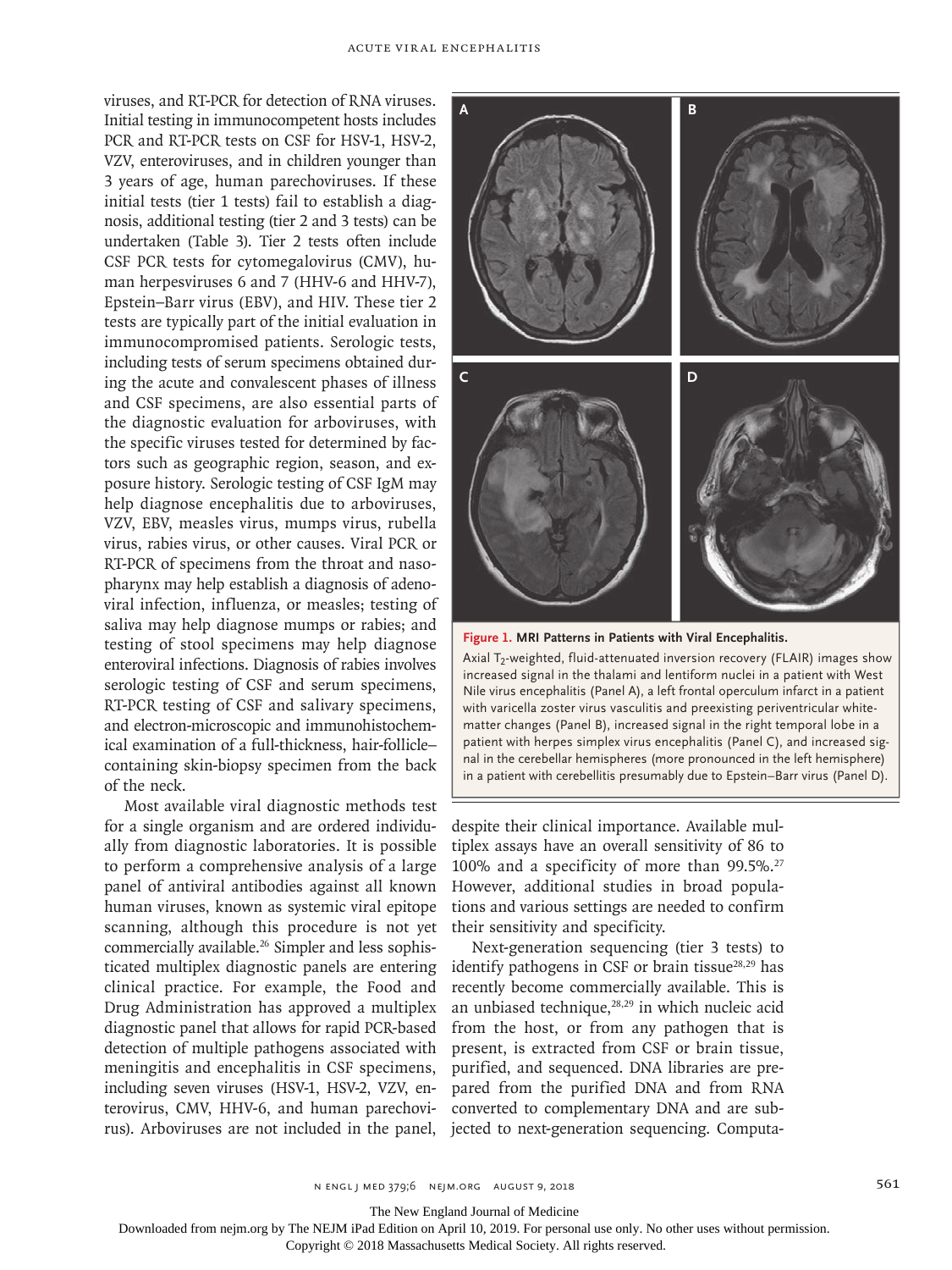| Table 3. Initial and Subsequent Virologic Evaluation for Encephalitis According to Immune Status."                                                                                                                                                          |                                |                              |                                        |                                                                                                                                                                                                                                                                                                                                                         |                                                                           |
|-------------------------------------------------------------------------------------------------------------------------------------------------------------------------------------------------------------------------------------------------------------|--------------------------------|------------------------------|----------------------------------------|---------------------------------------------------------------------------------------------------------------------------------------------------------------------------------------------------------------------------------------------------------------------------------------------------------------------------------------------------------|---------------------------------------------------------------------------|
| Tier                                                                                                                                                                                                                                                        |                                |                              | Virologic Testing                      |                                                                                                                                                                                                                                                                                                                                                         | Comments                                                                  |
|                                                                                                                                                                                                                                                             | RT-PCR<br>CSF PCR and<br>Tests | CSF Serologic Tests          | Serum Serologic Tests                  | Other Tests                                                                                                                                                                                                                                                                                                                                             |                                                                           |
| Immunocompetent patients                                                                                                                                                                                                                                    |                                |                              |                                        |                                                                                                                                                                                                                                                                                                                                                         |                                                                           |
| Tier 1 (initial testing)                                                                                                                                                                                                                                    | ISV-2<br>$HSV-1, H$            |                              |                                        |                                                                                                                                                                                                                                                                                                                                                         |                                                                           |
|                                                                                                                                                                                                                                                             | VZV                            | N5I AZA                      |                                        |                                                                                                                                                                                                                                                                                                                                                         |                                                                           |
|                                                                                                                                                                                                                                                             | Enterovirus                    |                              |                                        | Nasopharyngeal and stool RT-PCR<br>for enterovirus                                                                                                                                                                                                                                                                                                      |                                                                           |
|                                                                                                                                                                                                                                                             | <b>HPeV</b>                    |                              |                                        |                                                                                                                                                                                                                                                                                                                                                         | In children <3 yr old                                                     |
|                                                                                                                                                                                                                                                             |                                | WNV, arbovirus IgM           | WNV, arbovirus IgG,<br>Ni <sup>8</sup> |                                                                                                                                                                                                                                                                                                                                                         | Arbovirus testing based on geo-<br>graphic region and season              |
| Tier <sub>2</sub>                                                                                                                                                                                                                                           | $\geqq$                        |                              | $\geq$                                 | HIV viral load                                                                                                                                                                                                                                                                                                                                          |                                                                           |
|                                                                                                                                                                                                                                                             | Adenovirus                     |                              |                                        | Nasopharyngeal PCR for adenovirus                                                                                                                                                                                                                                                                                                                       | In children                                                               |
|                                                                                                                                                                                                                                                             | EBV                            |                              | EBV                                    |                                                                                                                                                                                                                                                                                                                                                         |                                                                           |
|                                                                                                                                                                                                                                                             | Measles virus                  | Measles virus                | Measles virus                          | Nasopharyngeal and urine RT-PCR<br>for measles virus                                                                                                                                                                                                                                                                                                    | In unvaccinated patients                                                  |
|                                                                                                                                                                                                                                                             | Mumps virus                    | Mumps virus                  | Mumps virus                            | Salivary PCR for mumps virus                                                                                                                                                                                                                                                                                                                            | In unvaccinated patients                                                  |
|                                                                                                                                                                                                                                                             |                                |                              |                                        | Nasopharyngeal PCR for influenza A<br>or B virus                                                                                                                                                                                                                                                                                                        |                                                                           |
|                                                                                                                                                                                                                                                             |                                |                              |                                        | Stool RT-PCR for rotavirus                                                                                                                                                                                                                                                                                                                              | In children                                                               |
|                                                                                                                                                                                                                                                             | IHV-7<br>ННУ-6, Н              |                              | HHV-6, HHV-7                           |                                                                                                                                                                                                                                                                                                                                                         | In patients <30 yr old                                                    |
|                                                                                                                                                                                                                                                             | <b>B19</b>                     |                              | <b>B19</b>                             |                                                                                                                                                                                                                                                                                                                                                         |                                                                           |
| Tier 3                                                                                                                                                                                                                                                      |                                |                              |                                        | S<br>S                                                                                                                                                                                                                                                                                                                                                  |                                                                           |
| Immunocompromised patients                                                                                                                                                                                                                                  |                                |                              |                                        |                                                                                                                                                                                                                                                                                                                                                         |                                                                           |
| Tier 1 (in addition to tier 1 above)                                                                                                                                                                                                                        | CMV                            |                              |                                        | Serum CMV viral load                                                                                                                                                                                                                                                                                                                                    |                                                                           |
|                                                                                                                                                                                                                                                             | HHV-6, HHV-7                   |                              | HHV-6, HHV-7                           |                                                                                                                                                                                                                                                                                                                                                         |                                                                           |
|                                                                                                                                                                                                                                                             | JC virus                       |                              | JC virus                               |                                                                                                                                                                                                                                                                                                                                                         |                                                                           |
|                                                                                                                                                                                                                                                             | LCMV                           | LCMV                         | LCMV                                   |                                                                                                                                                                                                                                                                                                                                                         |                                                                           |
|                                                                                                                                                                                                                                                             | WNV                            |                              |                                        |                                                                                                                                                                                                                                                                                                                                                         | graphic region and season <sup>+</sup><br>Arbovirus testing based on geo- |
| Tier 2 (in addition to tier 2 above)                                                                                                                                                                                                                        |                                |                              |                                        | <b>NGS</b>                                                                                                                                                                                                                                                                                                                                              |                                                                           |
| virus, LCMV lymphocytic choriomeningitis virus, NGS next-generation sequencing, PCR polymerase chain reaction, and RT reverse transcriptase.<br>t For arbovirus testing in the United States, Eastern<br>the patient's exposure and travel history or known |                                | epidemics or regional cases. |                                        | * Data are from Venkatesan et al.," Tunkel et al.," Steiner et al., <sup>20</sup> and Solomon et al. <sup>21</sup> B19 denotes parvovirus B19, CMV cytomegalovirus, CSF cerebrospinal fluid, HPeV human parecho-<br>equine, La Crosse, Powassan, St. Louis, and West Nile viruses should be considered, with tests for other viruses added according to |                                                                           |

562 n engl j med 379;6 nejm.org August 9, 2018

The New England Journal of Medicine

Downloaded from nejm.org by The NEJM iPad Edition on April 10, 2019. For personal use only. No other uses without permission.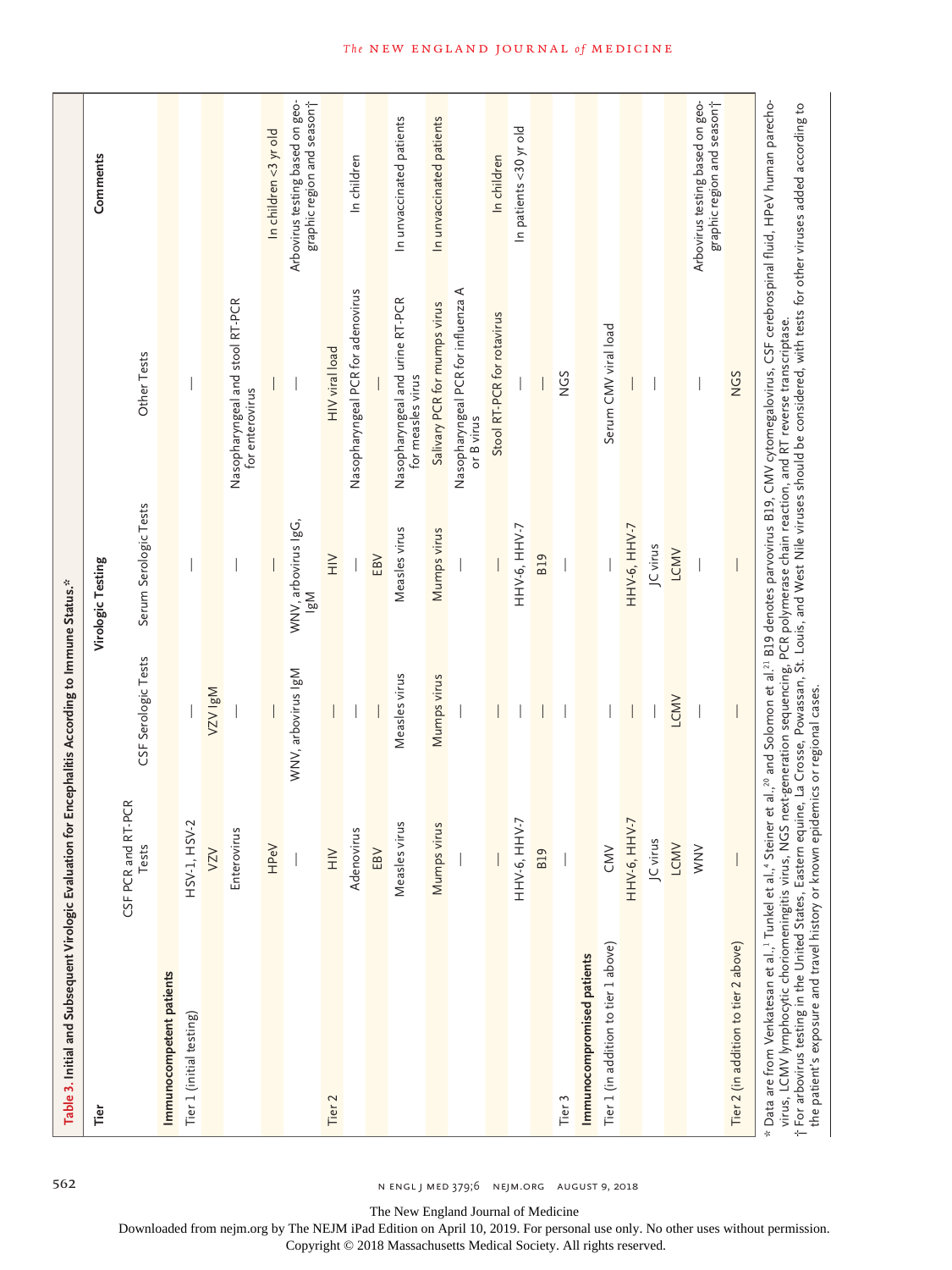tional techniques are used to filter out redundant sequences and assemble overlapping sequences. With the use of bioinformatic approaches, the millions of reads obtained are compared with those in reference databases to filter out host sequences and identify potential pathogen sequences. In clinical specimens such as CSF and brain tissue, only a tiny fraction  $\left($  <1%) of sequence reads map to pathogens, since most are of host origin. The promise of next-generation sequencing has been demonstrated by pathogen identification in otherwise undiagnosed cases of encephalitis due to leptospira, Cache Valley virus, astrovirus, variegated squirrel bornavirus, parvovirus 4, St. Louis encephalitis virus, Powassan virus, and hepatitis E virus, as well as other infectious causes.28,29 Next-generation sequencing also identifies nucleic acid contaminants from specimen-collection procedures (e.g., skin flora), in collection tubes, or in nucleic acid purification columns or other assay components, $30$  requiring knowledge of laboratory-specific contaminants that appear in many specimens and careful interpretation of results. Understanding the sensitivity and specificity of next-generation sequencing, the effect on outcomes, and situations in which it could replace conventional diagnostic testing requires additional studies involving unselected populations with suspected viral encephalitis and other neuroinfectious diseases.

It would be useful to determine whether there are genetic or protein biomarkers in CSF that are specific for infectious encephalitis. One such approach is to examine CSF with the use of multiplex techniques that allow simultaneous detection of cytokines and chemokines.<sup>31,32</sup> However, most studies suggest that proinflammatory cytokine and chemokine levels are elevated in patients with encephalitis, regardless of the cause, and no unique cytokine signature differentiates viral from nonviral encephalitis.<sup>31,32</sup>

# Treatment and Prevention

# **Approaches to Treatment**

Patients with encephalitis often require intensive monitoring and supportive care $1,4,20,21$  to ensure oxygenation, airway protection, circulatory support, and treatment of pyrexia, cardiac arrhythmias, and autonomic instability. Monitoring and therapy are also required for the direct effects of cerebral inflammation — mainly, cerebral ede-

ma, increased intracranial pressure, and focal or generalized seizures.

There are several guidelines for empirical and specific antiviral treatment of patients with encephalitis.4,20,21 However, few currently available treatments have been subjects of randomized, controlled clinical trials. For example, in the Infectious Diseases Society of America (IDSA) guidelines,4 only the use of acyclovir for the treatment of HSV encephalitis is ranked as having an A-level strength of recommendation (good evidence to support a recommendation for use) and an I-level quality of evidence (evidence from one or more randomized, controlled trials). Recommendations from other organizations are similar.<sup>20,21</sup> Another IDSA A-level recommendation is to start empirical acyclovir therapy in all patients with suspected encephalitis.<sup>4</sup> British guidelines also recommend empirical acyclovir therapy but, like the IDSA guidelines, acknowledge that this recommendation is based on evidence of lower quality than data from randomized, controlled trials.<sup>21</sup> IDSA guidelines provide A-level recommendations for reversal of immunosuppression in patients with JC virus infection and initiation of highly active antiretroviral therapy in HIV-infected persons, again noting that the evidence is of lower quality than evidence derived from randomized, controlled trials.4 Two sets of guidelines suggest ganciclovir or foscarnet for encephalitis related to CMV and HHV-6 and acyclovir for VZV-related encephalitis, but these recommendations are based on moderate levels of evidence derived from expert opinions and descriptive studies $4,21$ ; another set of guidelines makes no specific treatment recommendation for CMV, HHV-6, and VZV-related encephalitis because of the poor quality of available evidence.<sup>20</sup>

Initial trials of acyclovir in adults with HSV encephalitis used a regimen of 10 days of intravenous therapy (10 mg per kilogram of body weight every 8 hours for patients with normal renal function), although concern about the risk of relapse led to an increase in the recommended duration of treatment, from 10 days to 14 to 21 days.4,20,21 Neither a higher dose of acyclovir (15 mg per kilogram every 8 hours) in adults $33$ nor long-term therapy with valacyclovir (2 mg three times daily for 90 days $)^{34}$  improves outcomes in adults. In children (3 months to 12 years of age) with HSV encephalitis, a higher

n engl j med 379;6 nejm.org August 9, 2018 563

The New England Journal of Medicine

Downloaded from nejm.org by The NEJM iPad Edition on April 10, 2019. For personal use only. No other uses without permission.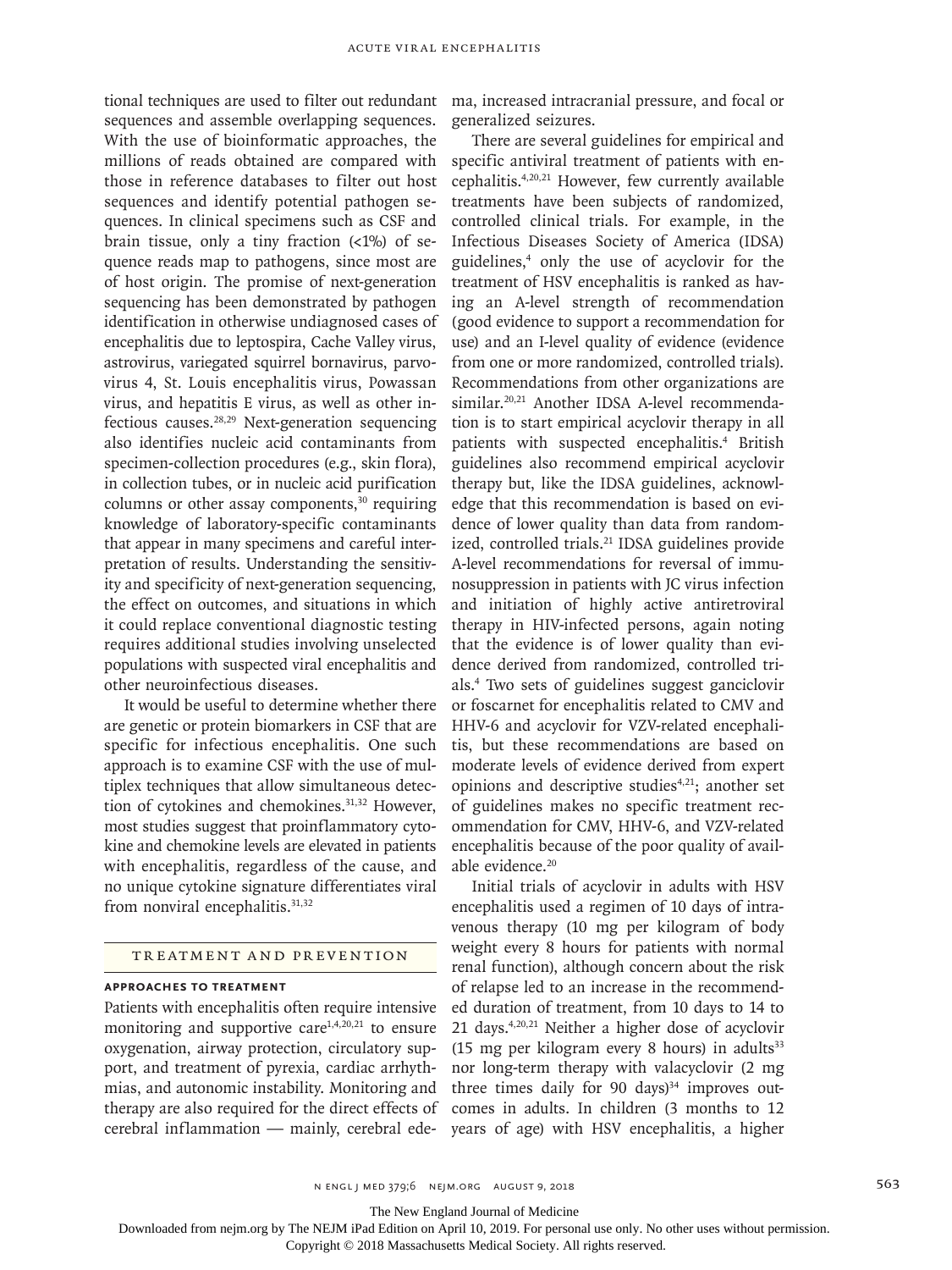dose of acyclovir (20 mg per kilogram every 8 hours for 21 days) has been recommended, since this results in better outcomes and fewer relapses than lower doses.<sup>35</sup>

Immunomodulatory agents have been used in the treatment of encephalitis as either an adjunct to antiviral drugs or as monotherapy when no effective antimicrobial agents are available. Perhaps the most widely used agents are glucocorticoids, which are of uncertain benefit.<sup>36,37</sup> In the IDSA guidelines, adjunctive glucocorticoids are listed as having poor-quality evidence to support a recommendation for use in patients with encephalitis due to HSV, EBV, or VZV.<sup>4</sup> Clearer information on the potential role of glucocorticoids in the treatment of encephalitis may come from the results of a randomized trial testing dexamethasone (10 mg given intravenously every 6 hours for 4 days) as compared with no intervention, which is scheduled to begin this year (ClinicalTrials.gov number, NCT03084783). In a randomized, controlled trial, oral minocycline, which can inhibit inflammation in the nervous system, did not significantly reduce mortality or improve outcomes in patients with encephalitis<sup>38</sup>; however, a larger study may be warranted, since there was a trend toward better outcomes in some subgroups.

Anecdotal reports and uncontrolled trials have suggested a possible benefit of interferon alfa treatment in arbovirus infections caused by West Nile virus or St. Louis encephalitis virus, but a placebo-controlled, randomized trial involving patients with Japanese encephalitis showed no effect of interferon alfa on outcomes.<sup>39</sup> Intravenous immune globulin also did not have an effect on outcomes in a randomized, double-blind, placebo-controlled trial involving patients with Japanese encephalitis,<sup>40</sup> nor did intravenous immune globulin containing high titers of virusspecific antibody alter outcomes in patients with West Nile virus encephalitis.<sup>41</sup> A multicenter randomized trial of intravenous immune globulin in children with acute encephalitis has been initiated (NCT02308982). Another immunotherapeutic approach that has shown promise in earlystage clinical trials involves the adoptive transfer of histocompatible, virus-specific T cells to immunosuppressed persons with adenovirus, CMV, EBV, or JC virus infection, including those with progressive multifocal leukoencephalopathy.<sup>42,43</sup>

#### **Approaches to Prevention**

The absence of treatments of proven efficacy for most neurotropic viral infections has led to a renewed emphasis on prevention.<sup>44</sup> Effective vaccines are now available for many neurotropic viruses, including poliovirus, rabies virus, measles virus, mumps virus, rubella virus, influenza viruses, VZV, and several neurotropic flaviviruses, such as Japanese encephalitis virus and tickborne encephalitis virus. Candidate vaccines for several additional flaviviruses, including West Nile virus, dengue virus, and Zika virus, are being tested in clinical trials or, in the case of West Nile virus, are licensed for equine use. Several examples of the efficacy of newer vaccines in reducing cases of human encephalitis have been reported. A study of the effect of a 5-year vaccination campaign in Nepal for the prevention of Japanese encephalitis virus showed that cases of disease were reduced by 78%.45 A universal program of varicella virus vaccination for 1-year-old children in Germany in 2004 resulted in an estimated 60% decrease in varicella-associated neurologic complications.46 In the United States, rotavirus vaccination, recommended for infants by the Advisory Committee on Immunization Practices in 2006, has resulted in rates of seizure-associated hospitalizations of infected children younger than 5 years of age that are 4% lower overall and in some settings 16% lower than the rates in the period before vaccine licensure.47

#### **OUTCOMES**

The outcomes of acute viral encephalitis remain generally poor. Predictors of a poor outcome include the presence of an immunocompromised state, a Glasgow Coma Scale score of 8 or less (on a scale from 3 to 15, with lower scores indicating greater neurologic deficits), the need for admission to an intensive care unit, and an age of more than 65 years.48 In HSV encephalitis, the outcome of which has been more extensively studied than that of other viral encephalitides, factors negatively affecting the outcome 6 to 12 months after hospital discharge, in approximate order of importance, are coma, restricted diffusion on MRI, more than a 24-hour delay in the initiation of acyclovir therapy after admission, and older age. Other MRI or EEG features and CSF test results have not been predictive of out-

The New England Journal of Medicine

Downloaded from nejm.org by The NEJM iPad Edition on April 10, 2019. For personal use only. No other uses without permission.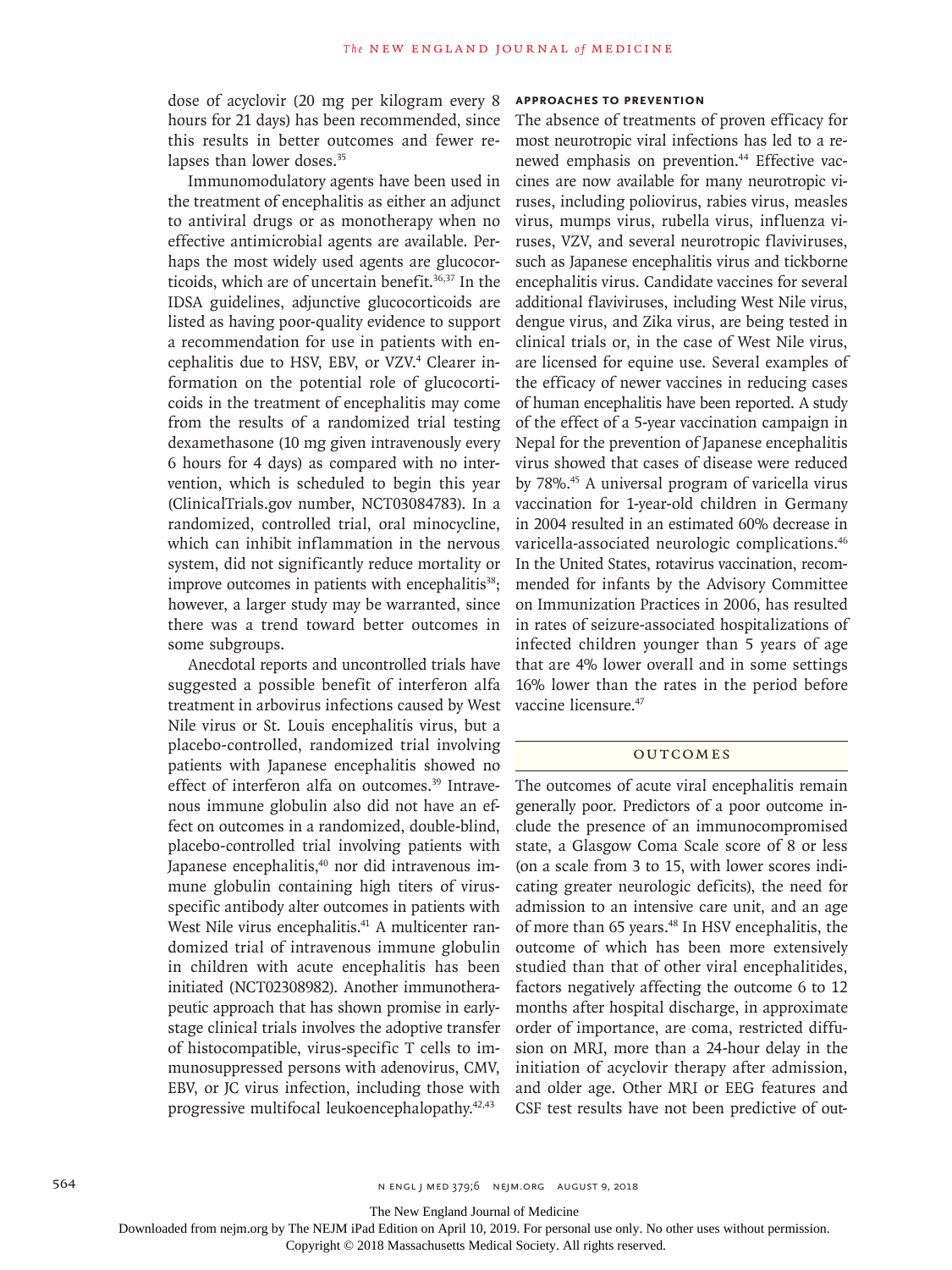comes.49,50 Prognostic factors in arbovirus encephalitis have been identified with less certainty, but in West Nile virus disease, older age, membership in certain ethnic groups, female sex, and coma at presentation have been indicators of a poor prognosis. In Japanese encephalitis, rapid deterioration initially and midbrain involvement have predicted a poor recovery.<sup>51</sup>

Despite evidence that early initiation of acyclovir therapy improves outcomes in HSV encephalitis,52,53 delays in initiation of treatment are commonly reported. In a series from Canada, the mean time to initiation of acyclovir therapy was 21 hours for all patients with suspected HSV encephalitis and 11 hours (range, 3 to 118) for those subsequently confirmed to have HSV.<sup>54</sup> In a study in the United States, only 29% of patients with suspected encephalitis received acyclovir in the emergency department.<sup>55</sup> A European multicenter study showed that only 45% of patients with HSV encephalitis were treated within 48 hours after the onset of symptoms.<sup>50</sup> Factors contributing to delays in drug administration included waiting for brain imaging, an absence of marked CSF pleocytosis, and the presence of confounding factors such as severe underlying disease and alcohol abuse.<sup>53</sup> The initial dose of acyclovir has reportedly been incorrect in up to 75% of children<sup>56</sup> and 24% of adults<sup>57</sup> treated empirically for suspected viral encephalitis.

# Conclusions

Viral encephalitis is a major cause of illness and death and imposes a heavy economic burden. Diagnostic strategies and technologies are being developed to allow identification of an expanding list of pathogens and to differentiate viral encephalitis from its mimics. Treatment remains largely empirical and, with the exception of acyclovir for HSV encephalitis, is not supported by high-quality evidence from clinical trials. New therapies to prevent infection and inhibit viral replication are needed.

Dr. Tyler reports serving on data and safety monitoring boards for Lpath and DNAtrix and receiving grant support from Taiga Biotechnologies. No other potential conflict of interest relevant to this article was reported.

Disclosure forms provided by the author are available with the full text of this article at NEJM.org.

#### **References**

**1.** Venkatesan A, Tunkel AR, Bloch KC, et al. Case definitions, diagnostic algorithms, and priorities in encephalitis: consensus statement of the International Encephalitis Consortium. Clin Infect Dis 2013;57:1114-28.

**2.** George BP, Schneider EB, Venkatesan A. Encephalitis hospitalization rates and inpatient mortality in the United States, 2000-2010. PLoS One 2014;9(9):e104169.

**3.** Vora NM, Holman RC, Mehal JM, Steiner CA, Blanton J, Sejvar J. Burden of encephalitis-associated hospitalizations in the United States, 1998-2010. Neurology 2014;82:443-51.

**4.** Tunkel AR, Glaser CA, Bloch KC, et al. The management of encephalitis: clinical practice guidelines by the Infectious Diseases Society of America. Clin Infect Dis 2008;47:303-27.

**5.** Salimi H, Cain MD, Klein RS. Encephalitic arboviruses: emergence, clinical presentation, and neuropathogenesis. Neurotherapeutics 2016;13:514-34.

**6.** Montgomery RR. Age-related alterations in immune responses to West Nile virus infection. Clin Exp Immunol 2017; 187:26-34.

**7.** Moraru M, Cisneros E, Gómez-Lozano N, et al. Host genetic factors in susceptibility to herpes simplex type 1 virus infection: contribution of polymorphic genes at the interface of innate and adaptive immunity. J Immunol 2012;188:4412-20.

**8.** Taylor KG, Woods TA, Winkler CW, Carmody AB, Peterson KE. Age-dependent myeloid dendritic cell responses mediate resistance to La Crosse virus-induced neurological disease. J Virol 2014;88:11070-9. **9.** Long D, Deng X, Singh P, Loeb M, Lauring AS, Seielstad M. Identification of genetic variants associated with susceptibility to West Nile virus neuroinvasive disease. Genes Immun 2016;17:298-304.

**10.** Crosslin DR, Carrell DS, Burt A, et al. Genetic variation in the HLA region is associated with susceptibility to herpes zoster. Genes Immun 2015;16:1-7.

**11.** Qian F, Thakar J, Yuan X, et al. Immune markers associated with host susceptibility to infection with West Nile virus. Viral Immunol 2014;27:39-47.

**12.** Qian F, Goel G, Meng H, et al. Systems immunology reveals markers of susceptibility to West Nile virus infection. Clin Vaccine Immunol 2015;22:6-16.

**13.** Ignatieva EV, Igoshin AV, Yudin NS. A database of human genes and a gene network involved in response to tick-borne encephalitis virus infection. BMC Evol Biol 2017;17:Suppl 2:259.

**14.** Mickiene A, Pakalniene J, Nordgren J, et al. Polymorphisms in chemokine receptor 5 and Toll-like receptor 3 genes are risk factors for clinical tick-borne encephalitis in the Lithuanian population. PLoS One 2014;9(9):e106798.

**15.** Lim JK, McDermott DH, Lisco A, et al. CCR5 deficiency is a risk factor for early clinical manifestations of West Nile virus infection but not for viral transmission. J Infect Dis 2010;201:178-85.

**16.** Mørk N, Kofod-Olsen E, Sørensen KB, et al. Mutations in the TLR3 signaling pathway and beyond in adult patients with herpes simplex encephalitis. Genes Immun 2015;16:552-66.

**17.** Verma R, Bharti K. Toll like receptor 3 and viral infections of nervous system. J Neurol Sci 2017;372:40-8.

**18.** Sironi M, Peri AM, Cagliani R, et al. TLR3 mutations in adult patients with herpes simplex virus and varicella-zoster virus encephalitis. J Infect Dis 2017;215: 1430-4.

**19.** Lim JK, Lisco A, McDermott DH, et al. Genetic variation in OAS1 is a risk factor for initial infection with West Nile virus in man. PLoS Pathog 2009;5(2):e1000321. **20.** Steiner I, Budka H, Chaudhuri A, et al. Viral meningoencephalitis: a review of diagnostic methods and guidelines for management. Eur J Neurol 2010;17(8):999-1009.

**21.** Solomon T, Michael BD, Smith PE, et al. Management of suspected viral enceph-

n engl j med 379;6 nejm.org August 9, 2018 565

The New England Journal of Medicine

Downloaded from nejm.org by The NEJM iPad Edition on April 10, 2019. For personal use only. No other uses without permission.